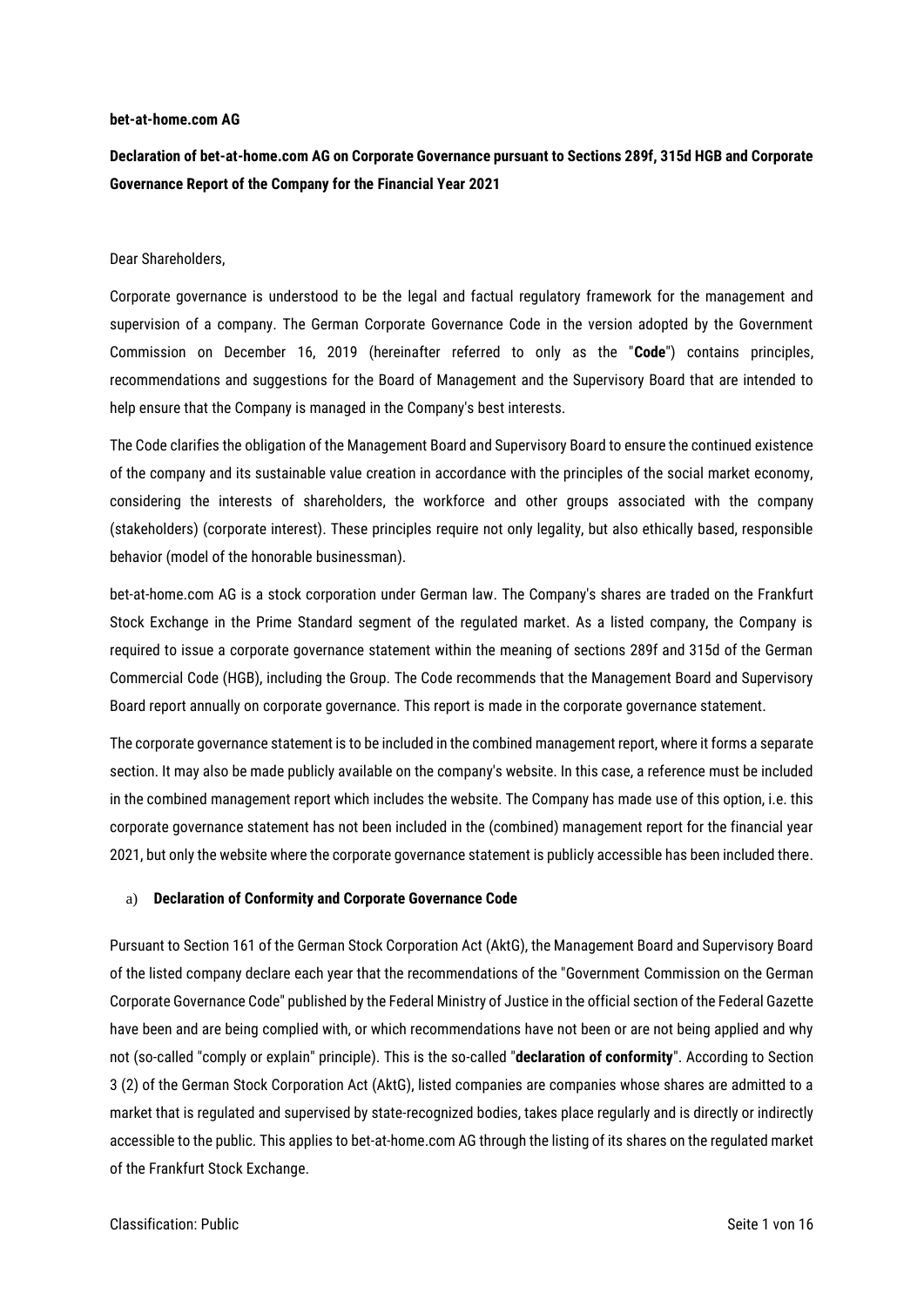# b) **Corporate Governance Report / Declaration on Corporate Governance**

The Code specifies contents of reporting on corporate governance that should be included in the corporate governance statement over and above the statutory requirements in sections 289f, 315d of the German Commercial Code (HGB), namely:

| <b>Recommendation B.2</b>  | The Supervisory Board, together with the Management Board, is responsible for     |
|----------------------------|-----------------------------------------------------------------------------------|
|                            | long-term succession planning; the procedure should be described in the           |
|                            | corporate governance statement.                                                   |
| <b>Recommendation B.5</b>  | An age limit should be set for members of the Management Board and specified      |
|                            | in the corporate governance declaration.                                          |
| Recommendation C.1         | The Supervisory Board should set specific goals for its composition and develop   |
|                            | a competence profile for the entire committee. The Supervisory Board should pay   |
|                            | attention to diversity. Proposals from the Supervisory Board to the Annual        |
|                            | General Meeting should take these goals into account and at the same time aim     |
|                            | to fill out the competence profile for the entire committee. The state of         |
|                            | implementation should be published in the corporate governance declaration.       |
|                            | This is also intended to provide information on the number of independent         |
|                            | shareholder representatives that the shareholder representatives on the           |
|                            | Supervisory Board consider appropriate and the names of these members.            |
| Recommendation C.2         | An age limit should be set for members of the Supervisory Board and specified     |
|                            | in the corporate governance declaration.                                          |
| Recommendation C.8         | If one or more of the indicators mentioned in recommendation C.7 (indicators for  |
|                            | the assessment of the independence of the members of the Supervisory Board)       |
|                            | are met and the member of the Supervisory Board in question is nevertheless       |
|                            | regarded as independent, this should be justified in the declaration on corporate |
|                            | governance.                                                                       |
| Recommendation D.2         | Depending on the specific circumstances of the company and the number of its      |
|                            | members, the Supervisory Board should form professionally qualified               |
|                            | committees. The respective committee members and the committee chair should       |
|                            | be named in the corporate governance declaration.                                 |
| <b>Recommendation D.13</b> | The Supervisory Board should regularly assess how effectively the Supervisory     |
|                            | Board as a whole and its committees are performing their tasks. In the corporate  |
|                            | governance declaration, the Supervisory Board should report whether and how a     |
|                            | self-assessment was carried out.                                                  |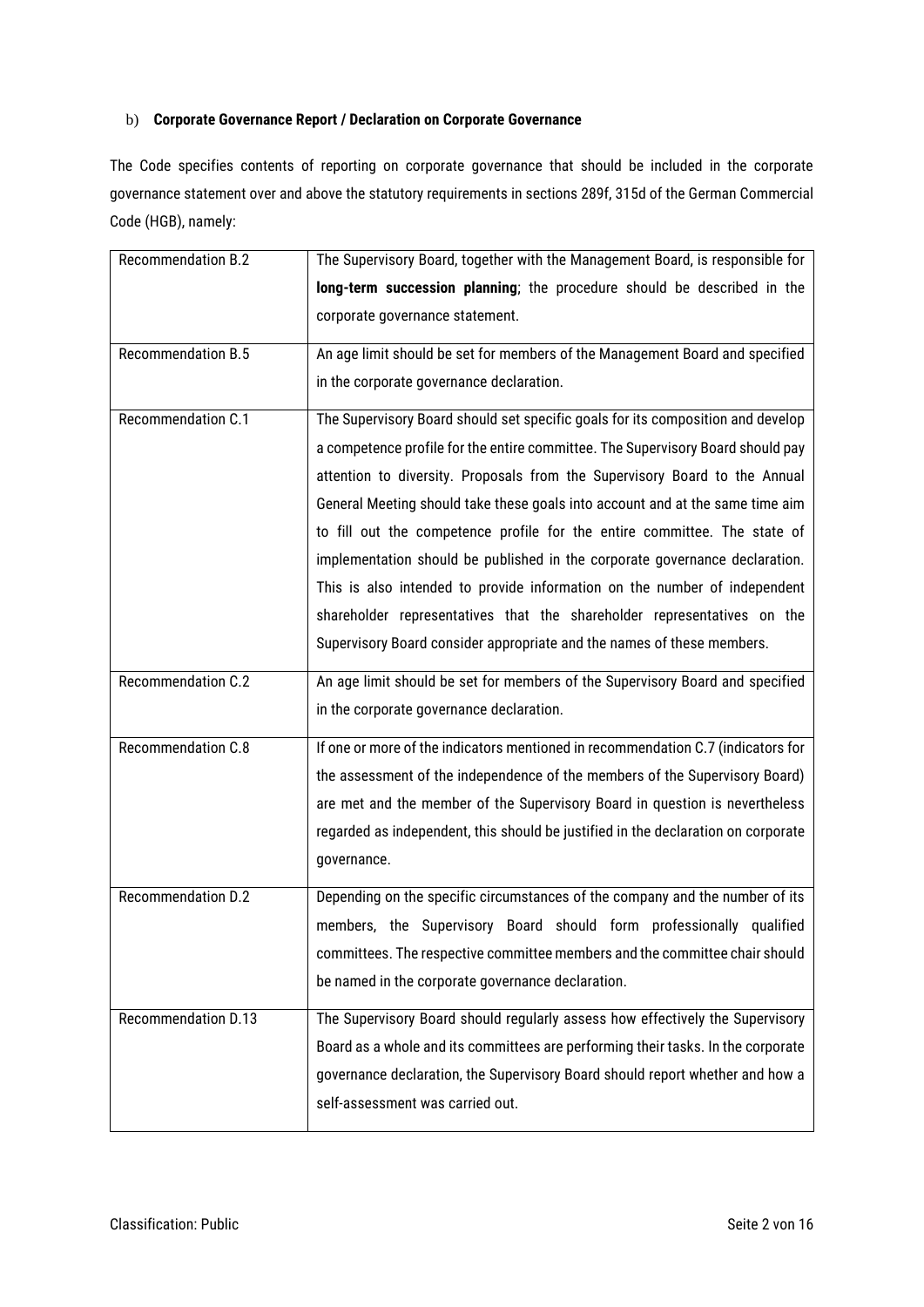| <b>Principle 22</b>       | The Supervisory Board and Management Board report annually on corporate<br>governance in the corporate governance declaration.                                                                                                                        |
|---------------------------|-------------------------------------------------------------------------------------------------------------------------------------------------------------------------------------------------------------------------------------------------------|
| <b>Recommendation F.4</b> | The Supervisory Board and Management Board of listed companies regulated by<br>special law should state in the corporate governance declaration, which<br>recommendations of the code have not been applicable due to overriding legal<br>provisions. |

The Supervisory Board's rules of procedure are published on the Company's website at https://www.bet-athome.ag/de/corporategovernance. The information on corporate governance practices is otherwise not published outside the corporate governance statement.

## **I. Declaration of Conformity pursuant to Section 161 AktG**

The Management Board and Supervisory Board last issued the following declaration of conformity in December 2021:

The Management Board and Supervisory Board of bet-at-home.com AG hereby declare that bet-athome.com AG has complied and will in future comply with the recommendations of the Code as amended on December 16, 2019, with the following exceptions since the last declaration of conformity was issued:

# **Formation of committees of the Supervisory Board**

According to the Articles of Association, the Supervisory Board of the Company is composed of three members. The formation of committees does not appear necessary or expedient at this size, as the conceivable tasks of committees can be performed just as effectively and competently by the Supervisory Board as a whole (D.2).

# **Structure of the remuneration of the Management Board**

The Management Board contracts for the current term of office were concluded in December 2018 and February 2019, respectively, and thus before the current version of the Code came into force.

The current Management Board contracts do provide for variable remuneration amounts to be granted predominantly on the basis of bet-at-home.com AG's share price and thus predominantly on a share-based basis. However, payments are not made after four years, but can be made after a total of three consecutive years (G.10 sentence 2).

Against this background, the Management Board contracts do not currently provide for any discretionary elements within the framework of variable compensation within the meaning of recommendation G.11 sentence 1, nor do they include a clawback clause within the meaning of G.11 sentence 2, as such discretionary elements may well meet with rejection from investors.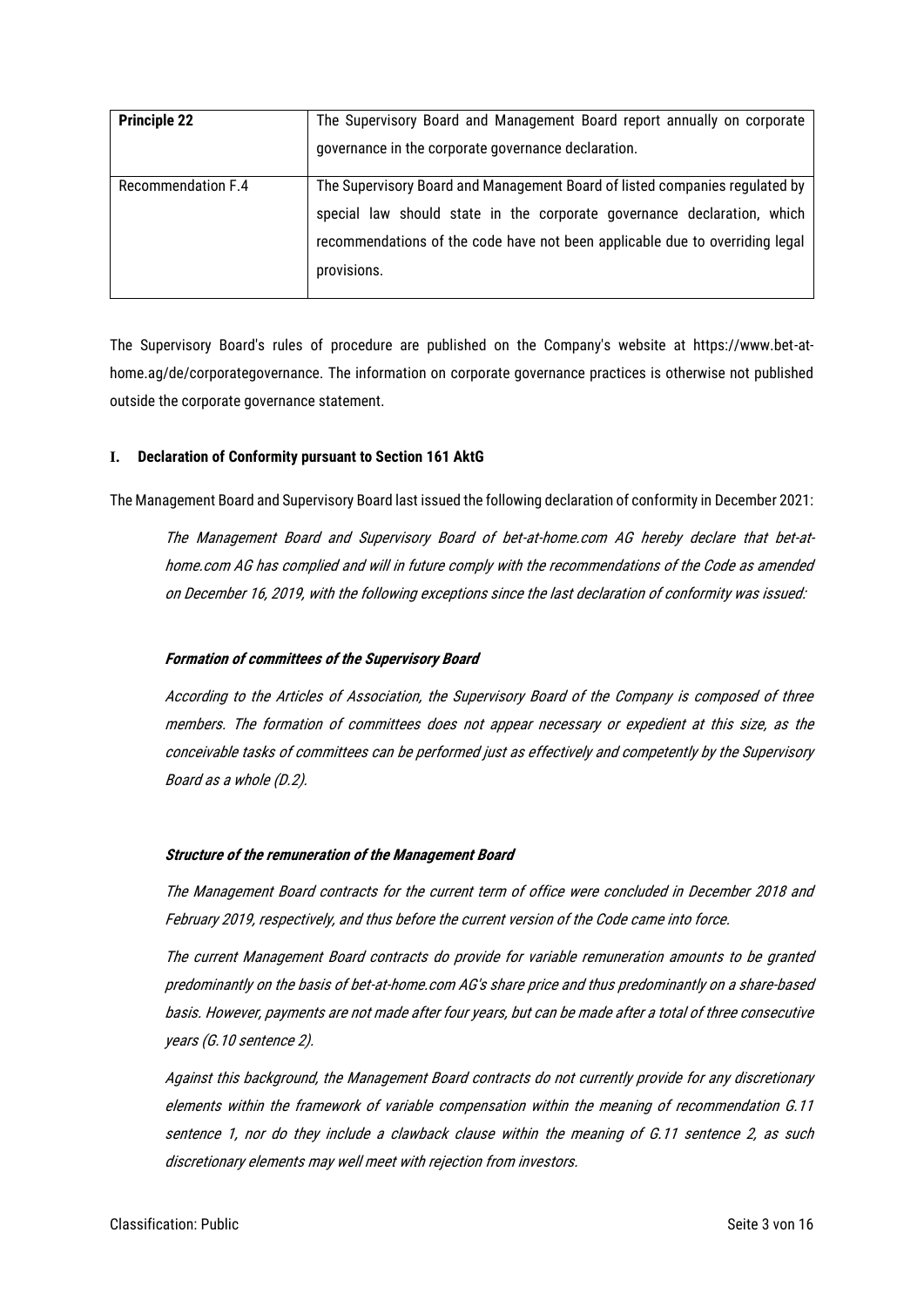# **Structure of the remuneration of the Supervisory Board**

The remuneration of the Supervisory Board members considers the position as Chairman, but not that as Deputy Chairman. A differentiation between the deputy chairman and an ordinary member also does not seem necessary, since in a three-member supervisory board the participation of all members in resolutions is required, so that cases of representation of the chairman by the deputy hardly occur in practice (G.17).

In addition, it is pointed out that Management Board contracts concluded on or after January 1, 2022 contain clawback clauses within the meaning of G.11 sentence 2.

#### **II. Disclosures in accordance with sections 289f, 315d HGB**

The Company is a stock corporation under German law. It is therefore subject in particular to the provisions of German stock corporation law and capital market regulations as well as the provisions of the Articles of Association and the Rules of Procedure for the Management Board and Supervisory Board.

There is a two-tier management and supervisory structure consisting of Management Board and Supervisory Board. Both bodies are committed to the interests of the shareholders and the welfare of the company. The Annual General Meeting is the third body of the Company. It serves to form the will of the shareholders.

#### **1. Management Board**

The Management Board represents the Company externally. It conducts its business in accordance with the law, the Articles of Association and the Rules of Procedure for the Management Board and ensures appropriate risk management. The Management Board develops the strategic direction of the Company, coordinates it with the Supervisory Board and ensures its implementation. The task of the Management Board is thus to create sustainable value on its own responsibility.

The Company's Management Board currently consists of one member. The members of the Management Board are responsible for the areas of responsibility assigned to them, without prejudice to the overall responsibility of all members of the Management Board.

The Supervisory Board has issued rules of procedure for the Management Board. Measures and transactions of fundamental importance by the Management Board require the approval of the Supervisory Board in accordance with the rules of procedure of the Management Board.

The Management Board reports regularly, promptly and comprehensively to the Supervisory Board on all material aspects of business development, significant business transactions and the current earnings situation, including the risk situation and risk management. Deviations in the course of business from plans and targets are explained and justified to the Supervisory Board and discussed with it. In addition, the Management Board reports regularly on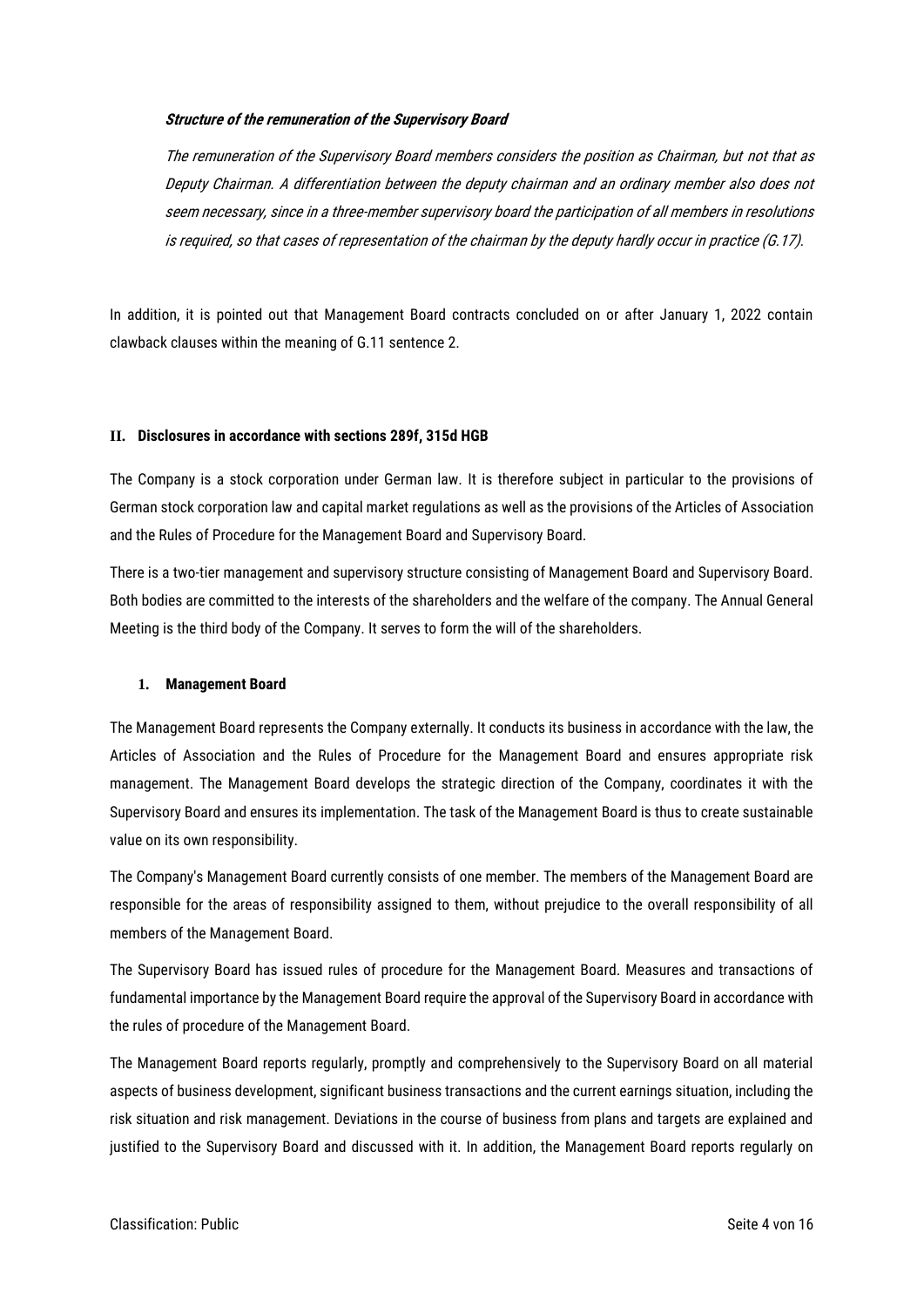compliance, i.e., the measures taken to comply with legal requirements and internal company policies for which the Management Board is responsible.

The Supervisory Board appoints the members of the Executive Board for a maximum of five years. A repeated appointment or extension of the term of office, in each case for a maximum of five years, is permissible. It requires a new Supervisory Board resolution, which may be adopted no earlier than one year before the expiry of the previous term of office.

The Supervisory Board has set an age limit for the Management Board. Accordingly, no one who has reached the age of 67 may be a member of the Management Board.

The Supervisory Board concludes the Executive Board service contracts with the members of the Executive Board. When determining the total compensation of individual members of the Board of Management (salary, profit sharing, expense allowances, insurance compensation, commissions, incentive-based compensation commitments such as stock options and fringe benefits of all kinds), the Supervisory Board shall ensure that these are commensurate with the duties and performance of the Board of Management member and the situation of the Company and do not exceed the customary level of compensation without special justification. In the case of listed companies, the compensation structure shall be geared to the sustainable and long-term development of the Company. Variable compensation components shall therefore have a multi-year assessment basis; the Supervisory Board shall agree on a cap for extraordinary developments.

The Act Implementing the Second Shareholders' Rights Directive (ARUG II) enacted a new section 87a of the German Stock Corporation Act (AktG). Accordingly, the Supervisory Board of the listed company shall adopt a clear and comprehensible system for the compensation of Executive Board members. According to the also newly inserted Section 120a AktG, the Annual General Meeting of the listed company shall resolve on the approval of the compensation system for the members of the Executive Board presented by the Supervisory Board whenever there is a significant change to the compensation system, but at least every four years.

In accordance with the statutory provisions, the system for the compensation of Management Board members adopted in accordance with Section 87a of the German Stock Corporation Act (AktG) was submitted to and approved by the Annual General Meeting in 2021.

The resolution and the compensation system have been published on the Company's website and shall be kept publicly accessible free of charge for the duration of the validity of the compensation system, but for at least ten years.

The Supervisory Board shall determine the compensation of Management Board members in accordance with a compensation system submitted to the Annual General Meeting for approval pursuant to Section 120a (1) AktG. The Supervisory Board may temporarily deviate from the compensation system if this is necessary in the interests of the long-term welfare of the Company and the compensation system specifies the procedure for deviation and the components of the compensation system from which deviation is possible.

Pursuant to Section 120a (4) AktG, the Annual General Meeting of the listed company shall also pass a resolution on the approval of the audited compensation report for the previous financial year prepared in accordance with Section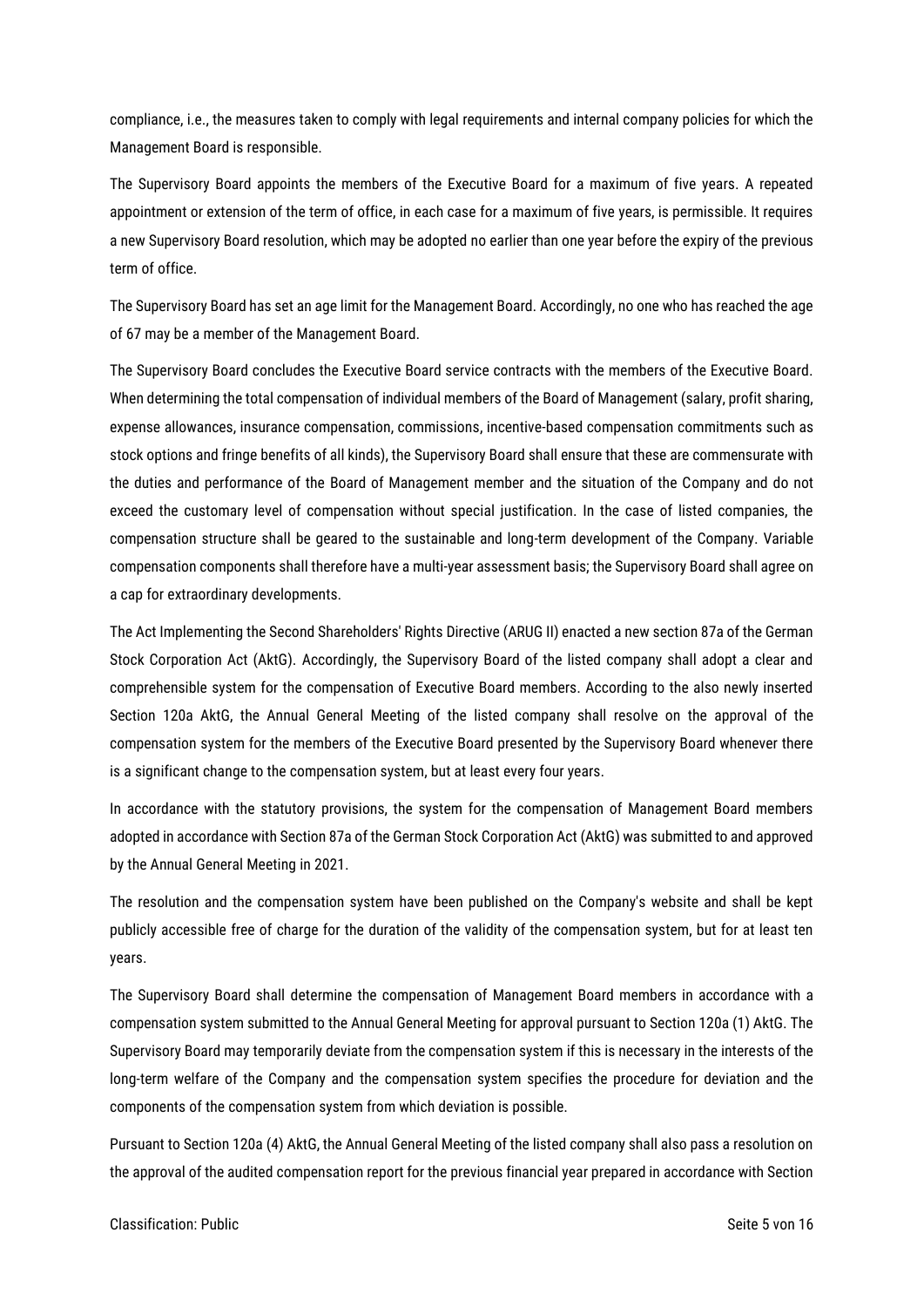162 AktG, unless the resolution can be dispensed with pursuant to Section 120a (5) AktG. A corresponding resolution will be adopted for the first time at the Company's Annual General Meeting in 2022. The compensation report and the report on the audit of the compensation report shall be made publicly available free of charge on the Company's website for ten years from the date specified in Section 162 (4) AktG. The compensation report for the last financial year and the auditor's report pursuant to Section 162 AktG and the applicable compensation system pursuant to Section 87a AktG will be made available on the Company's website at **https://www.bet-athome.ag/en/corporategovernance**. The auditor's report will also be made available free of charge on the Company's website. The other aforementioned documents to be published relating to compensation will also be available there.

#### **2. Supervisory Board**

In accordance with Sections 95, 96 (1), 101 (1) of the German Stock Corporation Act (AktG) in conjunction with Section 10 (1) of the Articles of Association, the Supervisory Board of the Company is composed of three members, all of whom are elected by the Annual General Meeting. Pursuant to Art. 10 par. 2 of the Articles of Association, Supervisory Board members are elected as determined by the Annual General Meeting for a maximum period up to the end of the Annual General Meeting which resolves on the ratification of the acts of the Supervisory Board for the fourth fiscal year after the beginning of the term of office. The fiscal year in which the term of office begins is not included. The Supervisory Board advises the Management Board on the management of the Company. It monitors its activities. The Supervisory Board appoints and dismisses the members of the Management Board, decides on the compensation system for the members of the Management Board and agrees their respective compensation.

The Supervisory Board is involved in all decisions that are of fundamental importance to the Company. The Supervisory Board may make certain transactions subject to its approval. The Supervisory Board's main duties also include proposing candidates for election to the Supervisory Board and for the appointment of the auditor. The Management Board has no right of nomination in this respect.

The principles of cooperation of the Supervisory Board are set out in the Rules of Procedure of the Supervisory Board.

The Supervisory Board has set an age limit for the Supervisory Board such that, as a matter of principle, an election to the Supervisory Board should no longer take place if the statutory retirement age has been reached at the time of the election.

At present, the Supervisory Board has not formed any committees. Due to the number of members, the Supervisory Board is of the opinion that the establishment of committees would not be expedient. The Supervisory Board also does not consider an expansion of its membership to be necessary at present.

The members of the Supervisory Board may be granted remuneration for their activities. The compensation may be set in the Articles of Association or approved by the Annual General Meeting. It shall be commensurate with the duties of the Supervisory Board members and the situation of the Company. In the case of listed companies, a resolution on the compensation of the Supervisory Board members must be adopted at least every four years in accordance with § 113 AktG, which was also amended by the ARUG II.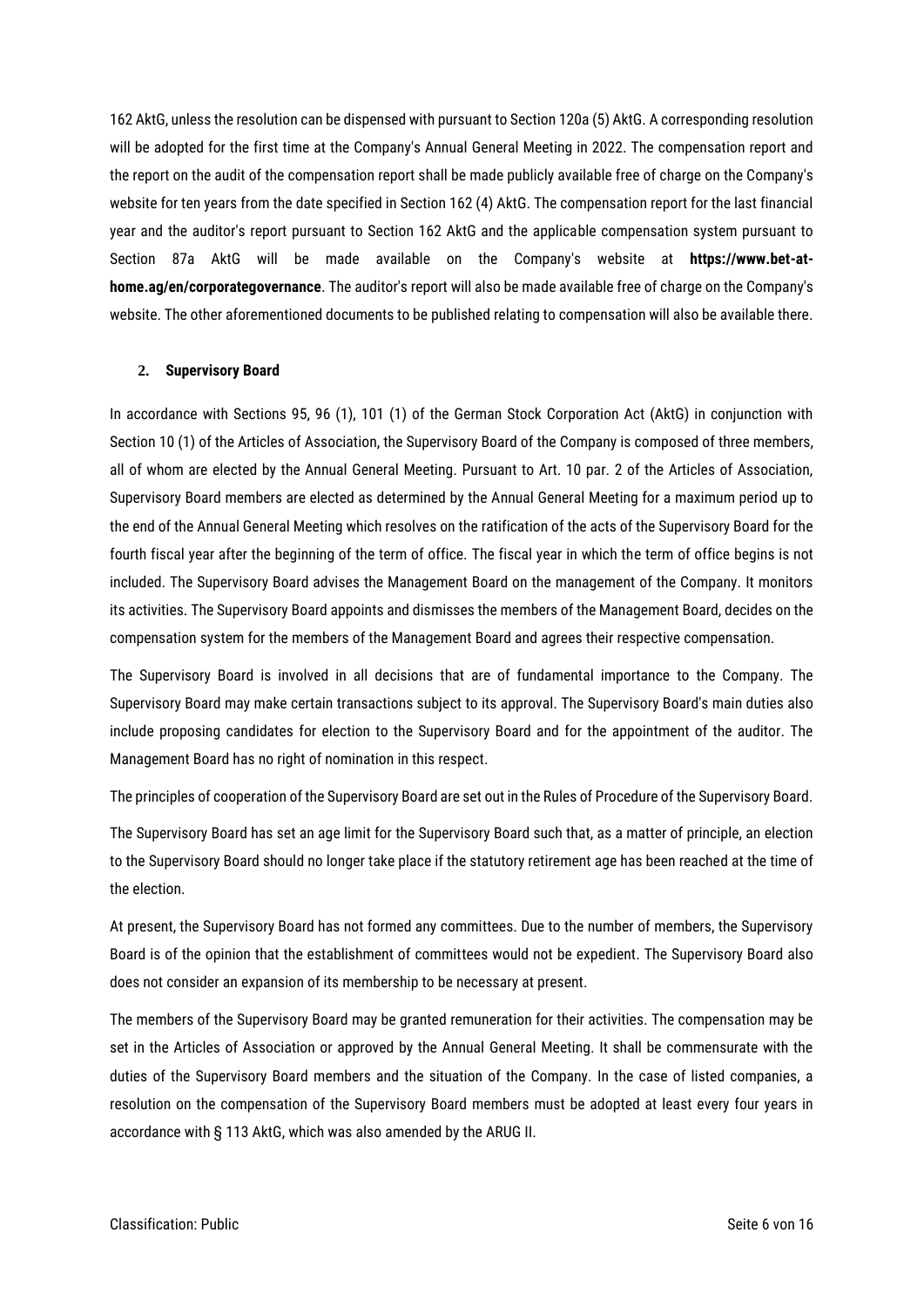In accordance with the statutory provisions, a corresponding resolution proposal was submitted to the Annual General Meeting in 2021.

The resolution and the applicable compensation system for the Supervisory Board pursuant to Section 113 AktG are available on the Company's website at **https://www.bet-at-home.ag/en/corporategovernance**.

The Supervisory Board regularly discusses the efficiency of its work as part of a self-assessment. Due to the fact that the Supervisory Board currently has only three members, the Supervisory Board has so far refrained from consulting an external consultant for a self-assessment. A self-assessment was last carried out in the first quarter of 2021. On the basis of a catalog of questions, the Chairman of the Supervisory Board discussed whether there was cause to change the way the Supervisory Board works and what measures should be taken to this end.

# **3. Annual General Meeting**

The shareholders exercise their rights at the Annual General Meeting. In particular, they exercise their voting rights there. The Annual General Meeting is held annually within the first eight months of each fiscal year. The agenda for the Annual General Meeting, including the reports and documents required for the Annual General Meeting, is also published on the Company's website. To facilitate the personal exercise of their rights, the Company provides shareholders with a proxy for Annual General Meetings who is bound by instructions. In the notice convening the Annual General Meeting or in the notices to shareholders, it is explained how voting instructions can be issued in the run-up to the Annual General Meeting.

The Annual General Meeting shall pass resolutions in the cases expressly stipulated by law and in the Articles of Association, namely on

- the appointment of members of the Supervisory Board, unless they are to be appointed to the Supervisory Board or elected as employee representatives on the Supervisory Board in accordance with the Codetermination Act, the Codetermination Supplementary Act, the One-Third Participation Act or the Act on Employee Codetermination in Cross-Border Mergers;
- the appropriation of net income;
- the compensation system and compensation report for members of the Management Board and Supervisory Board of the listed company;
- the discharge of the members of the Management Board and Supervisory Board;
- the appointment of the auditor;
- Amendments to the Articles of Association;
- measures to raise capital and reduce capital;
- the appointment of auditors to audit transactions relating to the formation or management of the Company;
- the dissolution of the Company.

The Annual General Meeting may only decide on management issues if the Management Board so requests. Only in exceptional cases and within narrow limits may the Management Board be obliged to submit management issues to the General Meeting for resolution if a measure envisaged by the Management Board touches on the core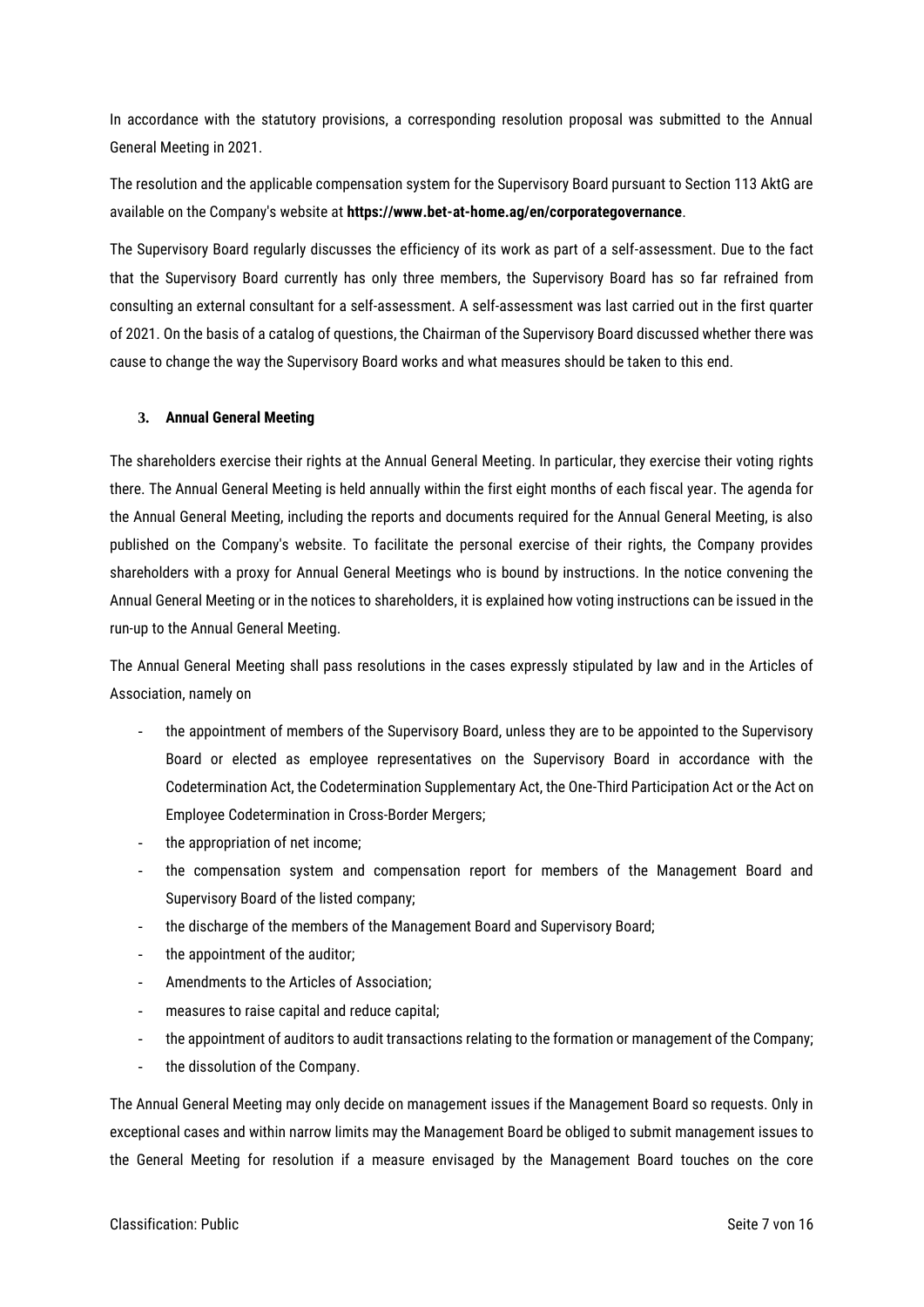competence of the General Meeting to determine the constitution of the stock corporation because it entails changes which are at least close to those which can be brought about solely by amending the Articles of Association.

# **4. Disclosures on corporate governance practices**

At the heart of the management culture of the company and its subsidiaries are values that are anchored in statutory regulations as well as internal guidelines and organizational directives. Of particular importance here are concepts that, on the one hand, take account of the interests of making a profit. On the other hand, serious and comprehensive customer protection, in particular the protection of minors and prevention, are of paramount importance.

On this basis, there is a common understanding among the company's management and employees to combine sustainable growth with economic success and, at the same time, to prevent negative effects from the services offered by taking effective measures.

In order to achieve this goal, every employee should be aware of these requirements and be able and allowed to take responsibility for them. Personal responsibility and initiative require knowledge of the strategic orientation of the company. Corporate management therefore regularly informs employees about corporate goals, current business developments and the market and competitive environment. Clearly defined corporate structures, areas of responsibility and processes are also an essential basis for efficient corporate management and cooperation. In conjunction with defined processes that are subject to continuous optimization, this structure enables management processes to be aligned with corporate objectives and regular monitoring of target achievement.

Particular importance is attached to the motivation and appreciation of the company's employees. After all, outstanding commitment, high productivity and efficiency can only be achieved in a working environment that is perceived as positive and with a high level of identification with the company and its goals.

#### **5. Sustainability**

As part of ensuring sustainability in our corporate development, we regularly review our positioning with regard to environmental, social and governance ("ESG").

As a provider of pure online entertainment, we are not involved in the procurement of industrial raw materials or preliminary and finished products. However, environmental and social issues arise in the procurement of our production resources, namely our IT infrastructure. Here, we use manufacturers or suppliers who, for their part, are committed to high ESG standards as far as we are aware. All bet-at-home.com AG Group sites are located in Europe. In this respect, the corresponding environmental protection and employment standards apply at all bet-at-home.com AG Group locations. Equal treatment of our employees regardless of origin, gender, religion or ideology, disability, age or sexual orientation is part of our corporate culture and is expressed, among other things, in the fact that employees from many different nations work together successfully and collegially in the bet-at-home.com AG Group.

We also take our social responsibility into account on the supply side through extensive customer protection measures. The protection of minors and the prevention of gambling addiction are of particular importance. In the area of sports betting, we have implemented mechanisms to safeguard the integrity of the sport. Our governance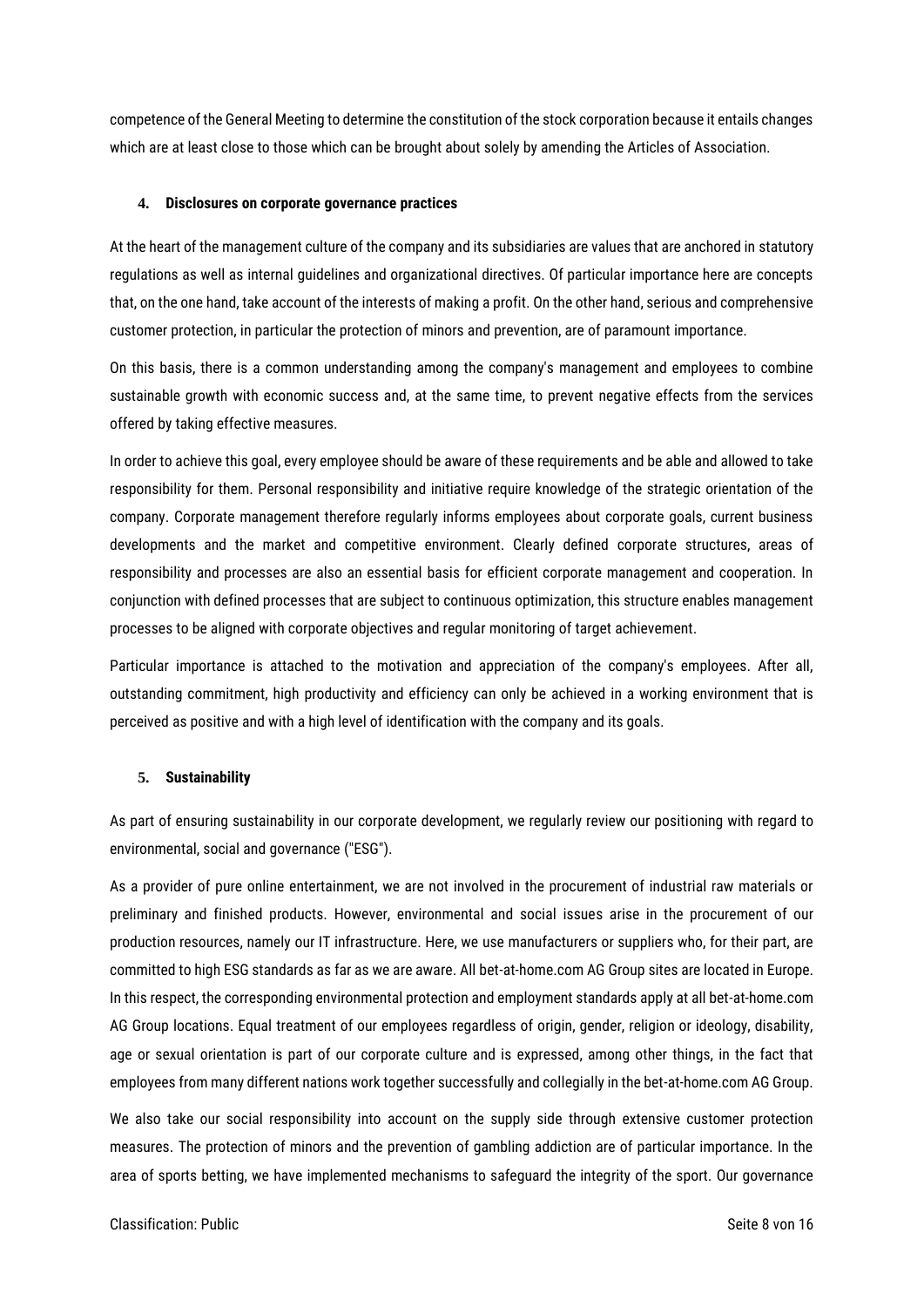structures are also designed in particular to help prevent corruption and bribery, as well as money laundering, and to ensure data protection and compliance with regulatory requirements.

With the Act Implementing the Second Shareholders' Rights Directive, the legislator stipulated in that the compensation structure of Management Board members must be geared to the sustainable and long-term development of the Company (§ 87 AktG). To ensure that the sustainability concept is also considered in this respect, the compensation arrangements to be agreed must provide that assessment factors for variable compensation components include financial and non-financial performance criteria, including criteria such as integrity, employee satisfaction and diversity, as well as sustainability/environmental social governance (ESG) aspects.

# **6. Compliance**

The Management Board is responsible for ensuring compliance with legal provisions and the Company's internal guidelines, and works towards their observance by the Group companies (compliance). The bet-at-home.com AG Group's business activities must comply with the legal systems of various countries. This applies in particular due to the different legislative conditions for online sports betting and online gaming, embedded in the freedom of goods and services guaranteed by European law.

Where state concession procedures are possible within a framework that complies with European law, the Group strives to obtain concessions and to meet the necessary requirements on a permanent basis. In addition, the bet-athome.com AG Group pays any levies and taxes on betting and gaming, including in countries that wish to maintain state betting and gaming monopolies and therefore restrict private providers.

We expect our employees to act in a legally and ethically impeccable manner in their day-to-day business. After all, especially as a provider of betting and gaming, the highest degree of integrity is essential in our highly regulated markets in order to justify the trust of authorities and, above all, of our customers.

Employees are familiarized with the relevant codes of conduct as well as legal and regulatory rules in training sessions with the involvement of the responsible compliance officers. Our employees have the opportunity and are encouraged - if requested, also protected - to provide information on any legal violations in the companies of the betat-home.com AG Group.

Against the backdrop of the stock exchange listing of bet-at-home.com AG shares, safeguarding market integrity and preventing market abuse is a key component of our compliance structure. This includes processes for the groupwide identification of insider information and for dealing with it in a legally compliant manner, as well as informing our employees of their duties and obligations in this context.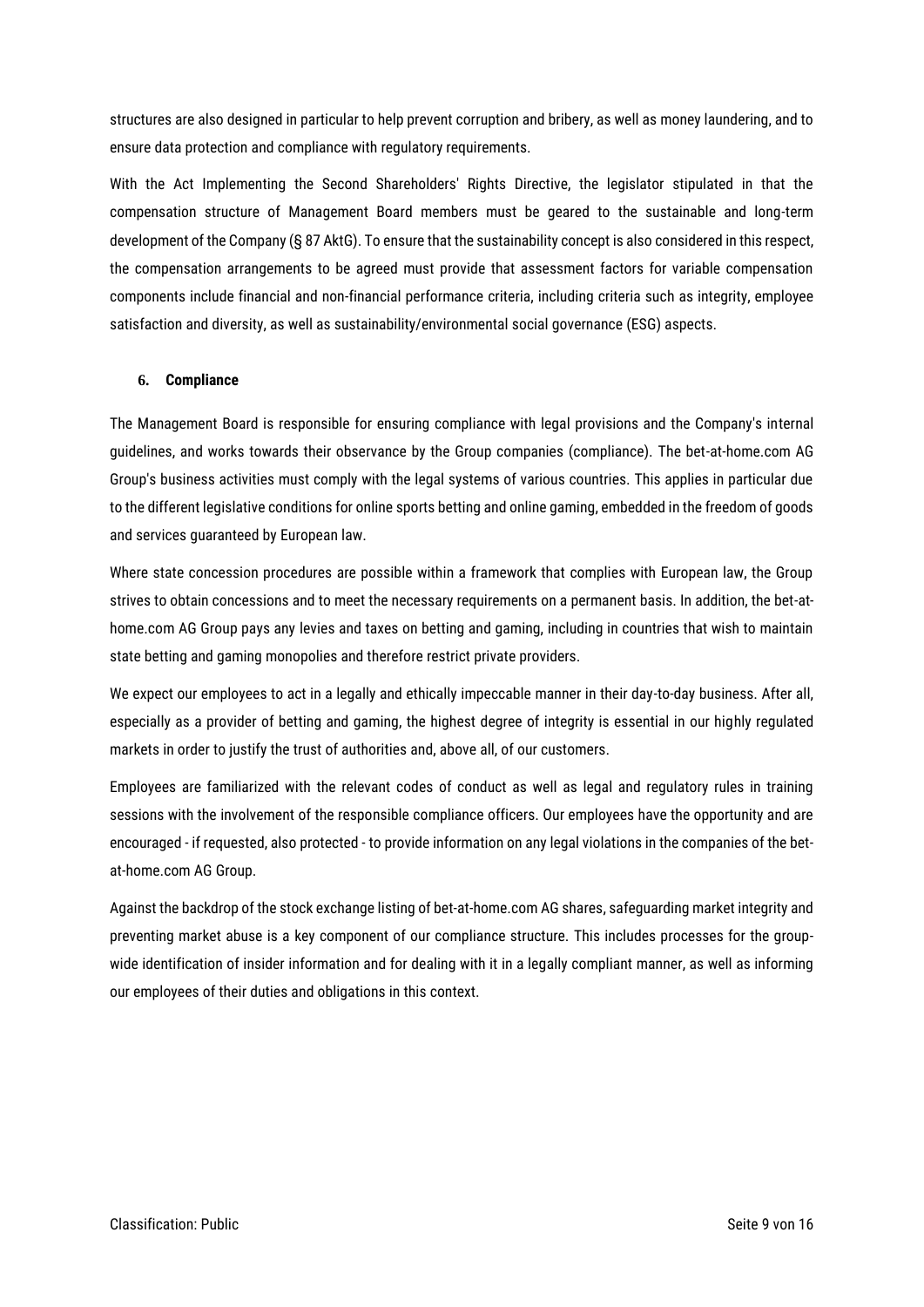#### **7. Accounting**

The consolidated financial statements of bet-at-home.com AG are prepared in accordance with the currently applicable International Accounting Standards (IAS) and International Financial Reporting Standards (IFRS), taking into account the interpretations of the Standing Interpretations Committee (SIC) and the International Financial Reporting Interpretations Committee (IFRIC).

The annual financial statements of the AG are prepared in accordance with the provisions of the German Commercial Code (HGB).

Annual financial reports, as well as quarterly and half-yearly reports, are published within the statutory deadlines or in accordance with the rules and regulations for the Prime Standard of the Frankfurt Stock Exchange.

## **8. Transparency**

Our shareholders are kept informed about significant events in the Company and the Group in particular in the Annual Report and by the publication of important information and in current press releases.

The treatment of important information is based in particular on the provisions of Regulation (EU) No. 596/2014 (Market Abuse Regulation) for the publication of insider information, on insider lists and on directors' dealings and other provisions.

## **9. Equal participation of women and men**

Notwithstanding our internal goals and principles for equal treatment and participation of our employees, bet-athome.com AG is subject to special regulations under stock corporation law. Section 111 (5) AktG stipulates that the Supervisory Board of bet-at-home.com AG shall set targets for the proportion of women on the Supervisory Board and the Management Board. Section 76 (4) AktG stipulates that the Management Board of companies that are listed on the stock exchange or subject to co-determination shall set targets for the proportion of women in the two management levels below the Management Board. At the same time, deadlines must be set for achieving the targets. The deadlines may not be longer than five years in each case.

#### **Proportion of women on the Management Board**

Currently, only one Management Board member has been appointed. The Management Board does not include a woman. Due to the current situation of the Company, the Supervisory Board has no concrete plans to appoint another Management Board member or to make a personnel change. Setting a target of > 0.00% for the proportion of women on the Management Board would therefore require the current Management Board to leave and a woman to be appointed instead or at least in addition. Neither of these is currently being pursued. On the one hand, the Supervisory Board intends to work with the incumbent Management Board until further notice, at least until December 31, 2026, and in the opinion of the Supervisory Board an expansion of the Management Board is currently not necessarily in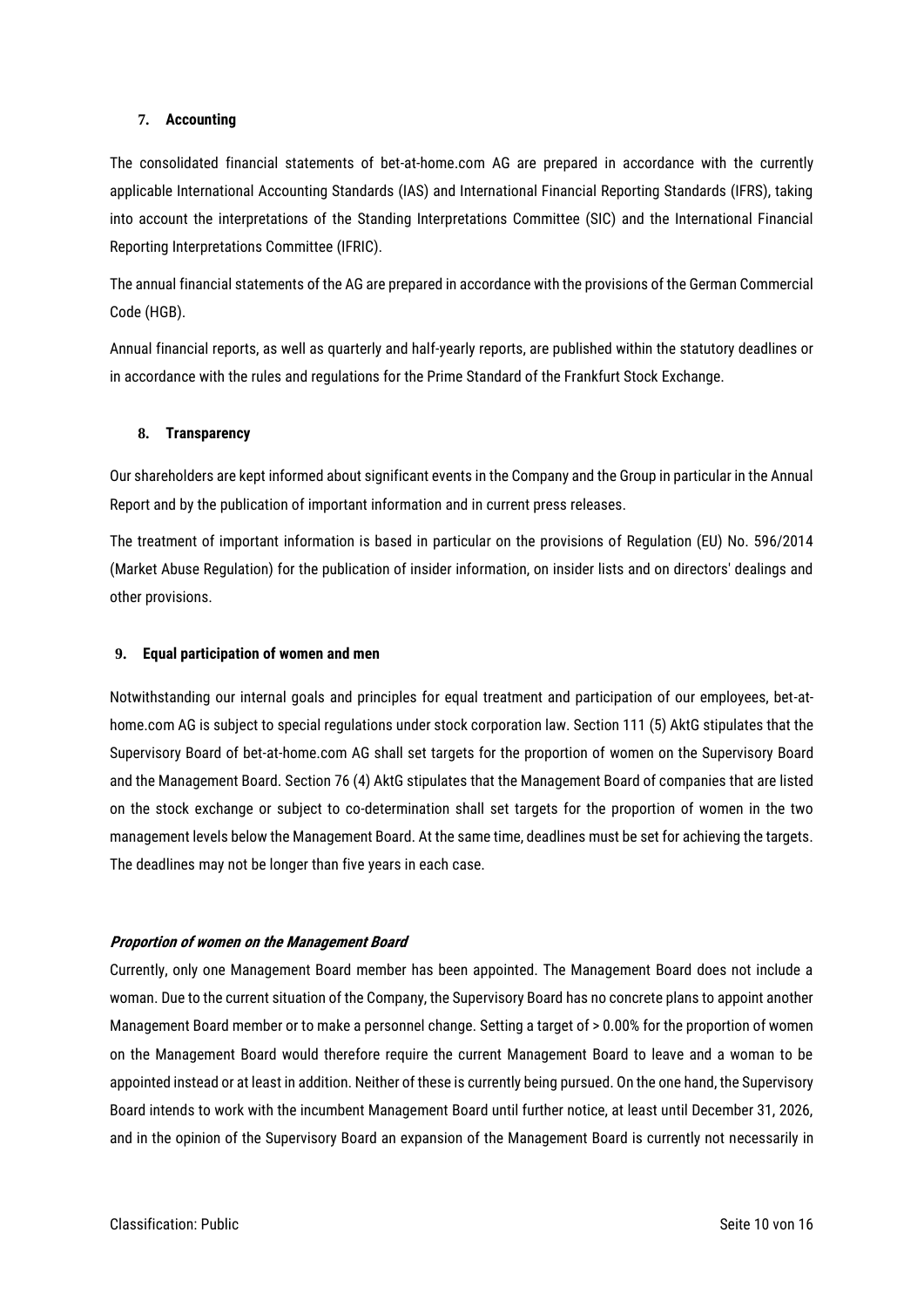the interest of the Company. It should be noted that the Company is purely a holding company, so that an expansion of the Management Board in terms of personnel does not appear to be mandatory.

The Supervisory Board has therefore set the target for the proportion of women on the Management Board at 0.00%. The deadline for achieving the target was set at December 31, 2026. The target figure has currently been achieved.

# **Proportion of women on the Supervisory Board**

The target for the proportion of women on the Supervisory Board was set at one third. The deadline for achieving the target was December 31, 2026. Currently, the target has been achieved.

## **Proportion of women in the two management levels below the Management Board**

The Company currently has no management levels below the Management Board within the meaning of Section 76 (4) AktG. If the determination of the status quo shows that the Company has no (two) management levels below the Executive Board, Section 76 (4) AktG is to be reduced teleologically accordingly according to the current legal assessment. A target is then only set for any existing management levels. If there is no management level below the executive board at all - for example in the case of holding companies such as bet-at-home.com AG - the obligation under Section 76 (4) AktG does not apply at all according to the current legal assessment. Due to the lack of two management levels below the Management Board, targets for the proportion of women pursuant to Section 76 (4) AktG have not been set. A deadline for achieving the target has therefore not been set. As soon as a management level below the Management Board exists in the future, a target figure will be set for it in accordance with § 76 (4) AktG. Notwithstanding this, the situation will be reviewed no later than December 31, 2026.

#### **III. Diversity concept**

## **1. Supervisory Board**

#### **i) Objectives for the composition of the Supervisory Board**

The Supervisory Board of the Company shall consist of three members to be elected by the shareholders. The Supervisory Board shall specify concrete objectives for its composition and develop a competence profile for the entire body. In doing so, the Supervisory Board shall pay attention to diversity. Proposals of the Supervisory Board to the Annual General Meeting shall take these objectives into account and at the same time aim to fulfill the competence profile for the entire body. The status of implementation shall be published in the corporate governance declaration. This shall also provide information on the number of independent shareholder representatives on the Supervisory Board, as deemed appropriate by the shareholder representatives, and the names of these members. Diversity includes aspects such as age, gender, educational or professional background.

The Supervisory Board believes that, in addition to a balanced professional qualification, there should always be an appropriate level of internationality and representation of women on the Supervisory Board. The composition of the

#### Classification: Public **Seite 11 von 16** Classification: Public Seite 11 von 16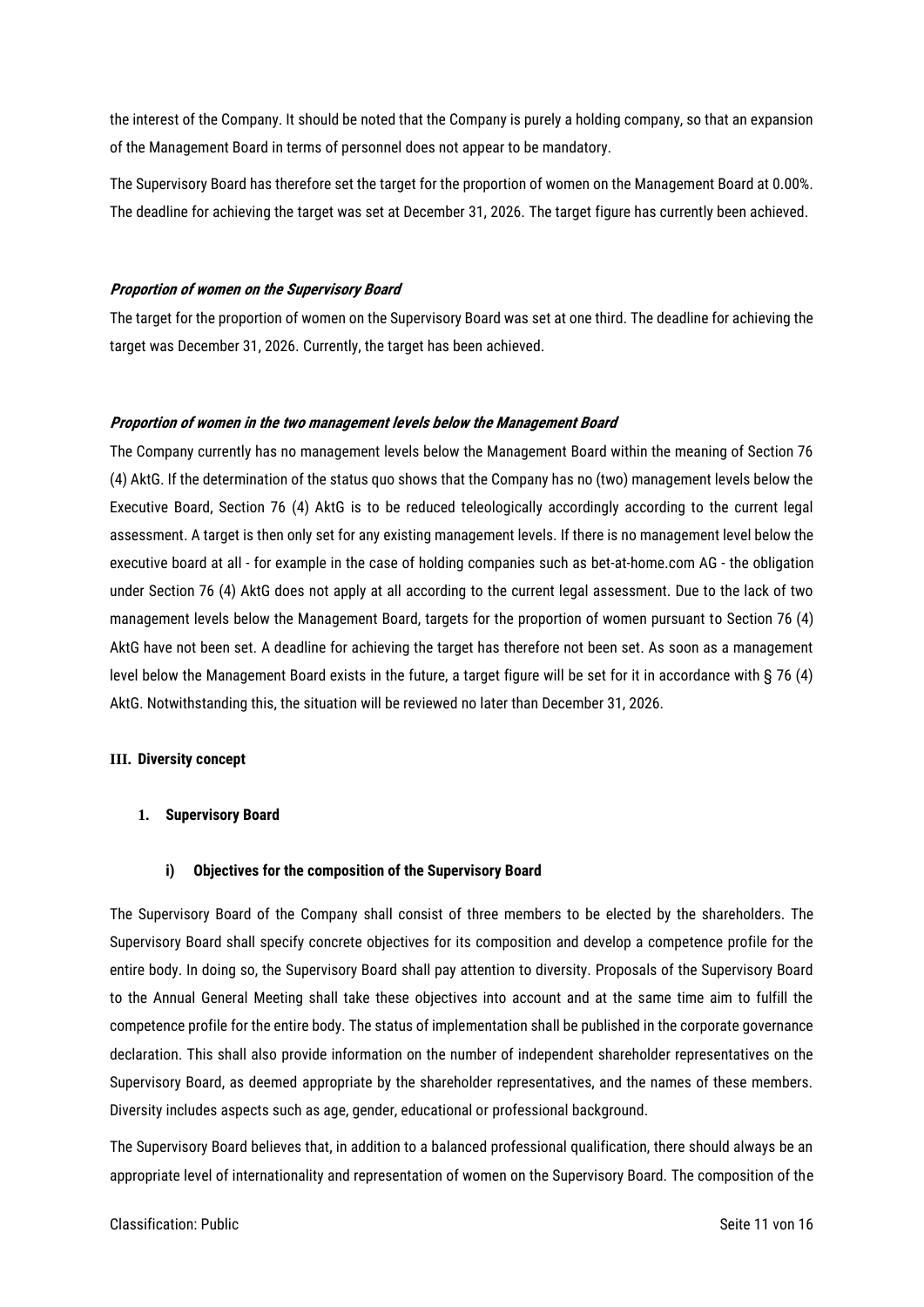Supervisory Board should therefore consider the fact that bet-at-home.com AG's business is innovative and international, and that it uses modern communication channels on the Internet to provide its services.

However, diversity does not mean that individuals are proposed as candidates for the Supervisory Board solely because he or she possesses a certain personal characteristic, so that mandatory quota requirements are not imposed.

In the case of companies within the meaning of Section 264d of the German Commercial Code (HGB), the provisions of Section 100 (5) of the German Stock Corporation Act (AktG) require at least one member of the Supervisory Board to have expertise in the fields of accounting or auditing.

On March 16, 2022, the Supervisory Board specified the objectives regarding its composition as follows:

- Consideration of the international activities of the company and its subsidiaries
- Consideration of professional/technical expertise and industry knowledge, in particular with regard to the area of online betting and online gambling
- Expertise in the fields of accounting or auditing of financial statements
- More than half of the shareholder representatives should be independent of the company and the Management Board within the meaning of the Code
- If the company has a controlling shareholder, at least one member shall be independent of the controlling shareholder within the meaning of the Code
- Avoidance of conflicts of interest / Supervisory Board members should not exercise any executive or advisory functions for significant competitors of the company and should not have a personal relationship with a significant competitor
- Availability and willingness to serve
- Maximum of three Supervisory Board mandates in companies outside the Group
- Consideration of the age limit set out in the Supervisory Board's Rules of Procedure
- Proportion of women of one third

The competence profile of the Supervisory Board comprises general knowledge of the industry and markets, an understanding of the business model and basic knowledge of the (legal) framework, fundamental knowledge of compliance, finance and accounting, and of course the ability to understand and critically review reports and submissions by the Management Board and to draw their own conclusions, including the ability to assess the propriety, economic efficiency, expediency and legality of the business decisions to be evaluated or to check them for plausibility. The members of the Supervisory Board must also each individually meet certain minimum personal requirements that are essential for the efficient work of the Supervisory Board, such as time availability, integrity, confidentiality, ability to discuss, interact and work in a team.

The Supervisory Board will also take the objectives set for its composition into account to the best possible extent in the search for suitable candidates for any members retiring prematurely and in nominations for elections by rotation.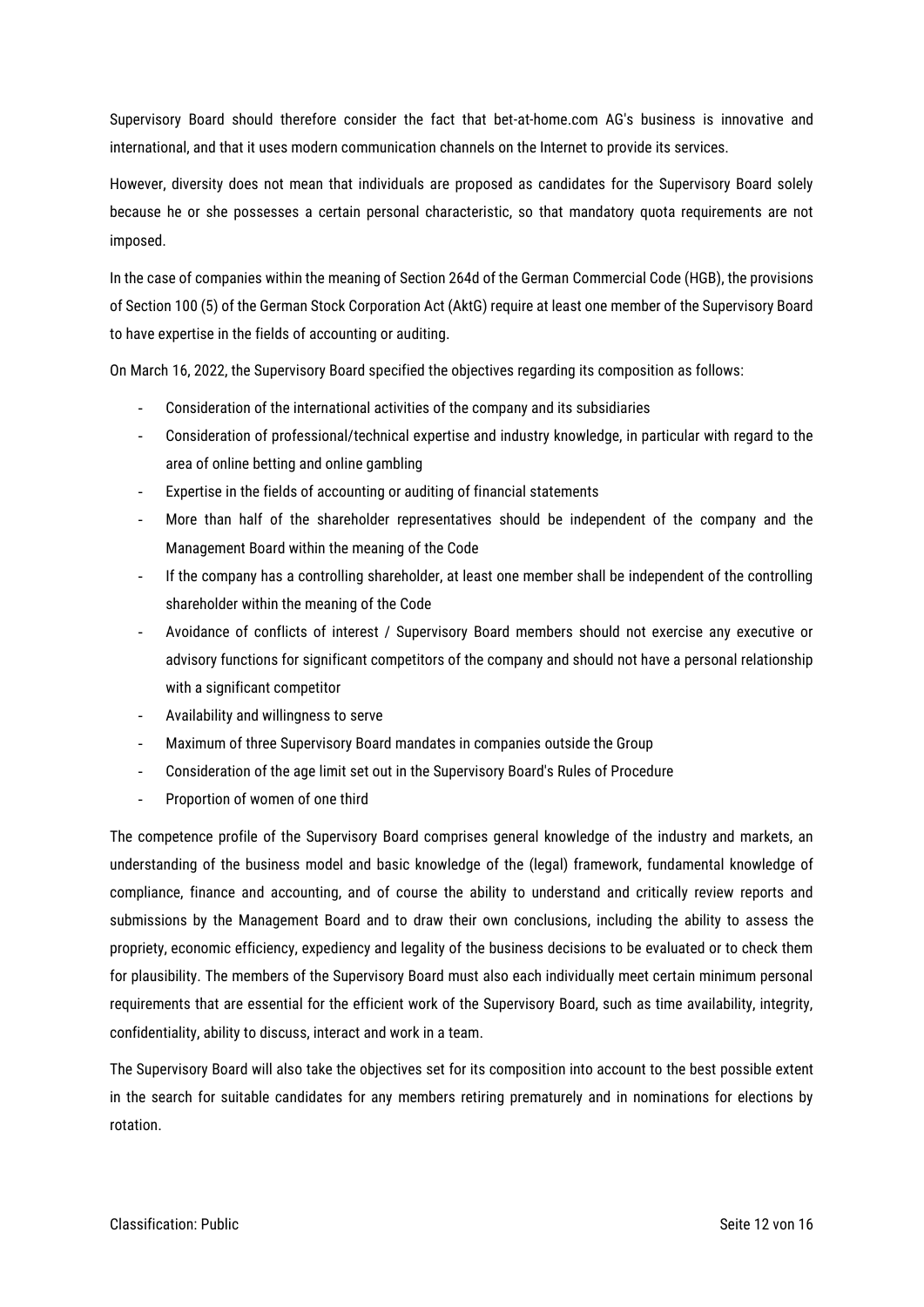# **ii) Status of implementation with respect to these objectives from the perspective of the Supervisory Board**

All relevant professional competencies are currently represented on the Supervisory Board. This applies in particular with regard to industry-related requirements and also with regard to accounting and auditing. Extensive experience in international business is also available, as are members from different countries.

Members are currently:

- **Martin Arendts**, M.B.L.-HSG, Chairman of the Supervisory Board, is the founder and owner of the law firm ARENDTS ANWÄLTE. He specializes in capital investment law as well as gambling and betting law and thus has a very high level of expertise not only in corporate law, capital market law and corporate governance issues, but also with regard to the gambling and betting law issues that are important for the bet-athome.com AG Group. Due to his field of activity, Mr. Arendts also has expertise in accounting and auditing. Mr. Arendts has been a member of the Supervisory Board since August 13, 2007 (and thus for more than 12 years).
- **Ms. Véronique Giraudon**, Vice Chair of the Supervisory Board, has years of management experience in senior finance and operations in start-ups and multinational companies. Since 2013, Véronique Giraudon has been Corporate Director and Group CFO of BetClic Everest Group, covering the operational business areas of Finance, Risk Management, Fraud Prevention, Compliance and Legal. Ms. Giraudon has been a member of the Supervisory Board since 07 July 2020.
- **Mr. François Riahi** has been CEO of Financiere LOV since November 2020. Francois Riahi began his career in the French civil service in 2001, first at the Ministry of Finance, where he held various positions for six years, and then as an advisor to Nicolas Sarkozy during the Presidency of the Republic of France. In 2009, François Riahi moved to the banking sector within the BPCE Group, where he headed the strategy department, the Asia-Pacific business, and the corporate and investment banking business, before becoming CEO of Natixis, the group's listed subsidiary.

# **iii) Availability**

All members of the Supervisory Board have sufficient time to perform their duties. None of the Supervisory Board members holds more than the targeted number of non-Group mandates in supervisory bodies.

# **iv) Independence**

According to the Code (Recommendation C.6 et seq.), the Supervisory Board should include an appropriate number of independent members on the shareholder side, taking into account the ownership structure.

The Code formulates two aspects of independence: a Supervisory Board member is to be regarded as independent if he or she is

- independent of the company and its Management Board, and
- independent of a controlling shareholder.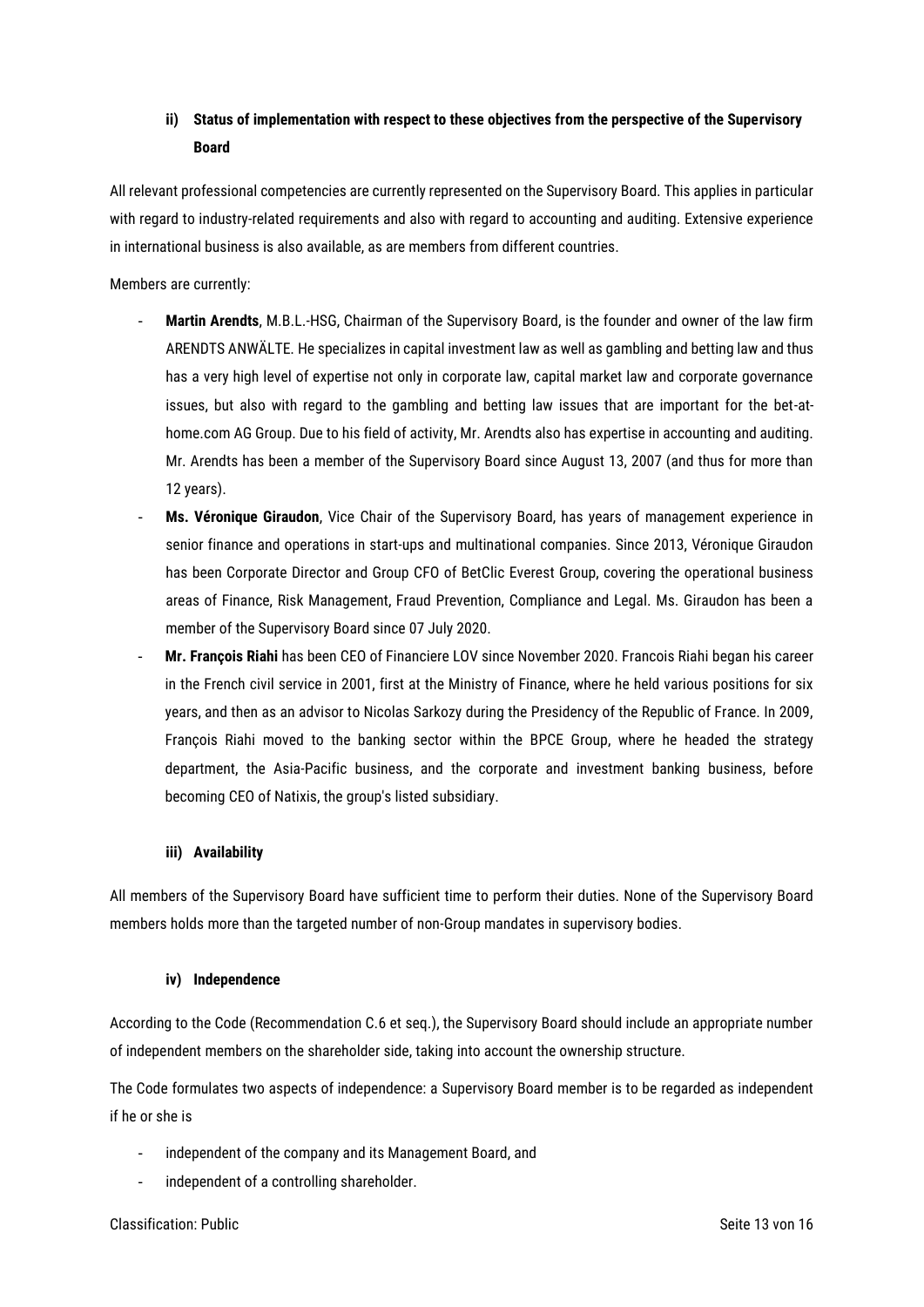## **(1) Independence from the Company and the Management Board**

More than half of the shareholder representatives shall be independent of the Company and the Management Board. A Supervisory Board member is independent of the Company and its Management Board if he or she has no personal or business relationship with the Company or its Management Board that could give rise to a material and not merely temporary conflict of interest. When assessing whether a Supervisory Board member is independent of the Company and its Management Board, particular consideration shall be given to whether the Supervisory Board member himself or a close family member of the Supervisory Board member

- was a member of the Management Board of the Company in the two years prior to his appointment,
- currently has or has had a significant business relationship with the Company or an enterprise dependent on it (e.g. as a customer, supplier, lender or consultant), either directly or as a shareholder or in a responsible function of an enterprise not belonging to the Group, in the year up to the date of appointment,
- is a close family member of a Management Board member, or
- has been a member of the Supervisory Board for more than 12 years.

None of the members of the Supervisory Board has a personal or business relationship with the Company or its Management Board that could give rise to a material and not merely temporary conflict of interest. Insofar as Mr. Arendts has been a member of the Supervisory Board since August 13, 2007, and thus for almost 14 years, in the opinion of the management this does not support the assumption that Mr. Arendts is not independent. Mr. Arendts has always placed his professional expertise in the service of the Company in an unselfish manner. In the opinion of the administration, there have been no indications to date that he has not exercised his office with the requisite objectivity, professionalism and vigilance, and with the necessary emphasis. In any case, there are no commercial relationships between Mr. Arendts and the Company.

The Supervisory Board does not include any former members of the Management Board.

All shareholder representatives are therefore independent of the Company and the Management Board.

# **(2) Independence from a controlling shareholder**

If the Company has a controlling shareholder, the Code states that in the case of a Supervisory Board with six or fewer members, at least one shareholder representative shall be independent of the controlling shareholder.

According to the Code, a Supervisory Board member is independent of the controlling shareholder if he or she or a close family member is neither a controlling shareholder nor a member of the controlling shareholder's executive body or has a personal or business relationship with the controlling shareholder that may give rise to a material and not merely temporary conflict of interest.

Ms. Giraudon and Mr. Riahi perform board functions at BetClic Everest Group.

Mr. Arendts has no relationship whatsoever with a controlling shareholder and is therefore also to be regarded as independent in this respect.

#### Classification: Public Seite 14 von 16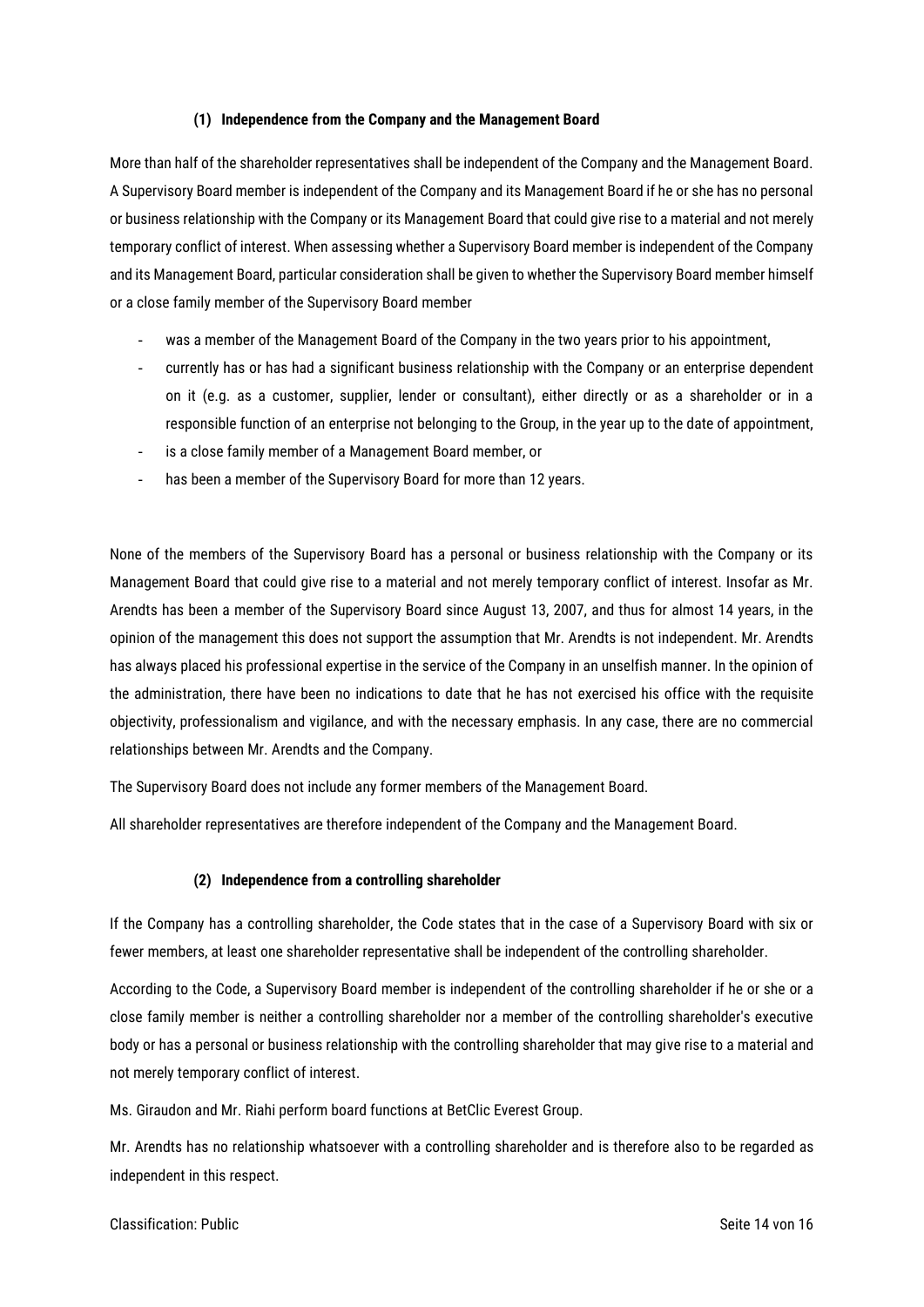The requirement of the Code and also the Supervisory Board's own objective that at least one shareholder representative should be independent of the controlling shareholder is thus fulfilled.

If and to the extent that individual business relations with the controlling shareholder occur, any conflicts of interest that may exist are also taken into account by means of tried and tested procedures, e.g. abstention from voting. In addition, relationships between controlling companies and the Company are subject to the reporting and auditing obligations under sections 312 et seq. AktG. These audits, in particular those of the auditors, have so far shown that business relations with controlling companies have been conducted solely for appropriate consideration.

The members of the Supervisory Board in office do not have any board functions or advisory duties at significant competitors.

# **2. Management Board / Succession planning**

## **i) Objectives for the composition of the Management Board**

According to Recommendation B.1 of the Code, the Supervisory Board shall also pay attention to diversity in the composition of the Management Board. Pursuant to Section 76 of the German Stock Corporation Act (AktG), the Management Board is responsible for managing the Company. The objective of the composition of the Management Board must therefore be to entrust the management of the Company to individuals who meet the necessary professional and personal requirements for this within the framework of collegial cooperation, while maintaining the efficiency of the personnel resources. It must also be considered that bet-at-home.com AG, as a holding company, is responsible for managing its subsidiaries, but does not itself conduct operational business. However, even at Management Board level, the best business and industry knowledge, including the regulatory framework in the target markets, is of course essential. Moreover, as the bet-at-home.com AG Group operates exclusively as an online provider, knowledge in this area is of outstanding importance. As explained above, the diversity concept does not aim to appoint women to the Management Board, at least until December 31, 2026.

#### **ii) Status of implementation**

The Supervisory Board is convinced that the composition of the Management Board took and takes appropriate account of the professional and personal requirements:

Franz Ömer was a member of the Management Board until February 28, 2022. After studying software engineering at Softwarepark Hagenberg, he worked in international consulting for business process reengineering. He is the founder of various technology and gaming companies, including bet-at-home.com AG. Mr. Ömer has particularly in the area of online sports betting and online gaming thus quite extensive experience.

Michael Quatember was a member of the Management Board until February 28, 2022. After studying business administration, he worked for eleven years in auditing and consulting at KPMG Austria. From February 2009 to October 2012, he was Head of Finance and Accounting at bet-at-home.com AG Group. He was appointed to the Management Board on November 01, 2012.